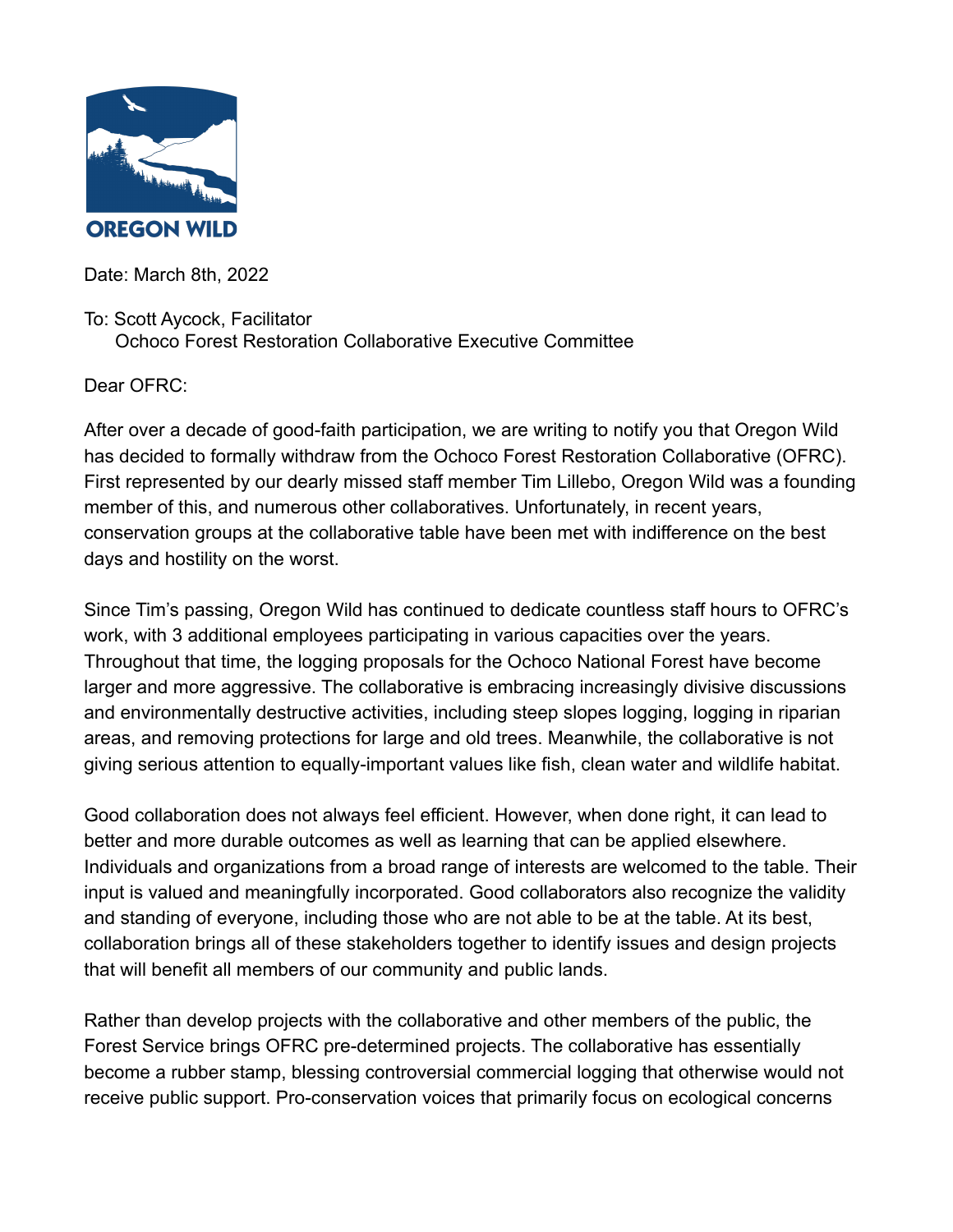and broadly held public values have been marginalized in favor of extractive interests.

Our decision to withdraw from this collaborative is due to concerning actions including but not limited to:

- Actively undermining protections for old-growth and large trees on public lands
- Conflicts of interest, including the fiscal sponsor having undue influence on the collaborative's goals, work, and focus
- Cynical discussions regarding how to best exploit the public's concerns of fire near communities to promote backcountry logging projects
- Approving commercial logging projects and not following through with monitoring that would better inform future decisions and ensure accountability
- Requiring new and existing collaborative members to sign an agreement endorsing all past decisions as a condition of continued participation
- Despite rhetoric to the contrary, resource extraction and economic exploitation of public lands have come to dominate OFRC's discussions, while conservation concerns such as overgrazing, road densities, water quality, cumulative effects, climate mitigation, proforestation, public lands protection, and agency funding are rarely if ever seriously considered.
- Frequent contradictions between the best available science on forests and ecological conservation and collaborative positions/recommendations and treatment applications on the ground.

Unfortunately, the problems we are identifying with OFRC are not isolated to this collaborative. Oregon Wild has participated in more forest collaboratives than any other NGO in the state. We have won awards from the Forest Service for our contributions. Despite our good faith efforts, these negative experiences have become common across the state - from the McKenzie watershed to the Northern Blue Mountains.

Though we are leaving OFRC, we will continue to engage in efforts to protect and improve the ecological well-being of the Ochoco National Forest and the health of our communities. We hope the USFS will reach out to us and other members of the public to ensure we and they have no less opportunity to make timely and meaningful contributions than the collaborative does. These are, after all, public lands. To the extent they belong to any of us, they belong to all of us, equally, regardless of whether or not we are able to participate in formal collaborative groups.

While OFRC was once an opportunity for diverse interests to find common ground and guide the Forest Service to better outcomes, it has become another place to create a mirage of public support for increasingly controversial logging practices and projects. We can no longer allow Oregon Wild's name to lend credibility to these efforts.